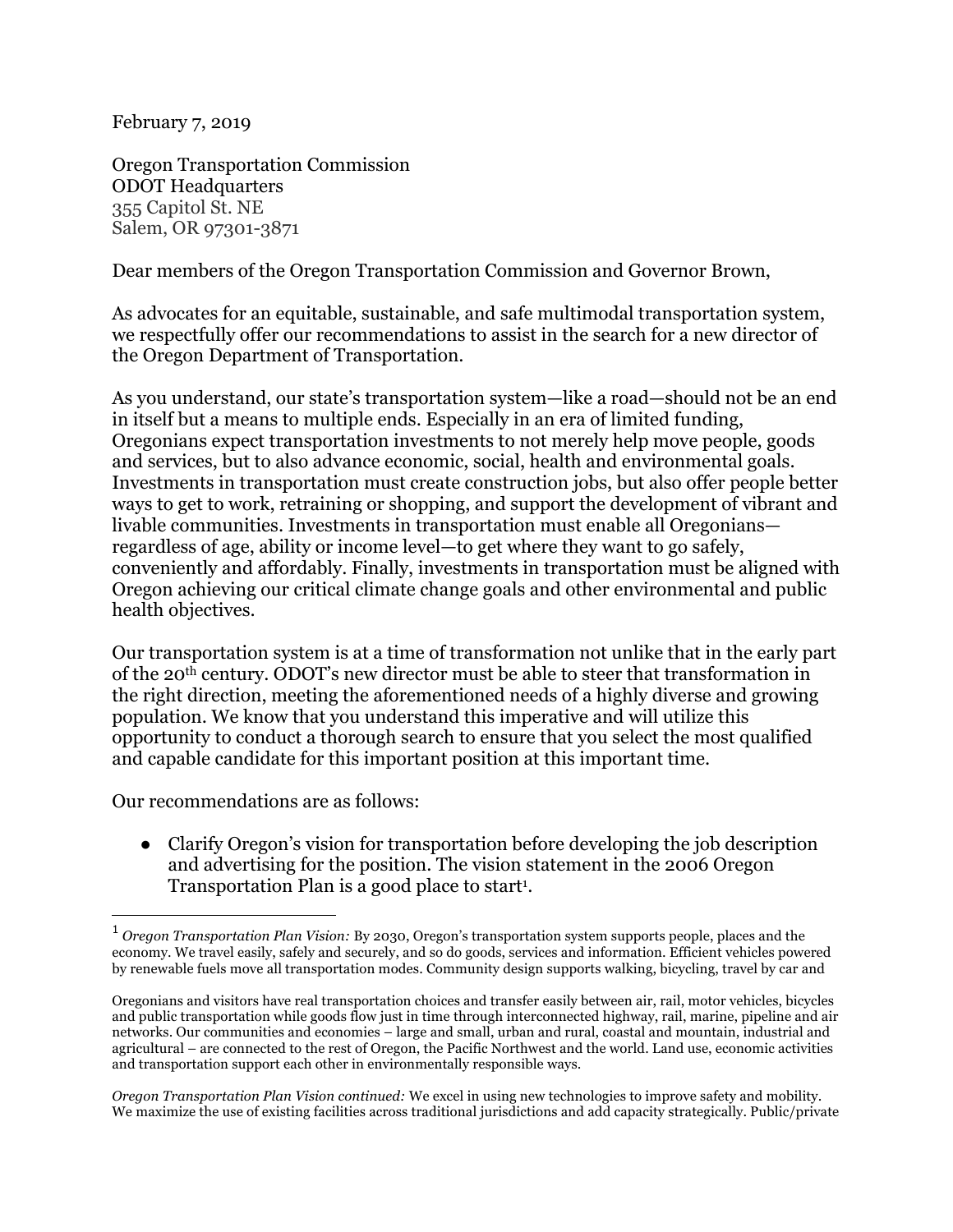- Conduct a national search to identify the best possible candidates using best practices (including the Rooney Rule) to attract diverse candidates.
- Seek guidance from a variety of stakeholder communities throughout the selection process, not merely those who are considered traditional transportation stakeholders. Your outreach for guidance should include historically marginalized communities for whom affordable transportation options are critical to economic and educational attainment, and accessing medical and cultural resources and other important destinations.
- Establish clear priorities for the new director in the job description. We have developed a description of skills, attributes and interests we believe the new director should possess. They are organized into the following seven major categories and are described in greater detail following our signatures.
	- 1. A strong transportation knowledge base.
	- 2. A track record of responsible management of the transportation system, with a focus on maintaining our transportation assets and prioritizing safe and efficient use of transportation infrastructure.
	- 3. A track record of solving access and mobility needs with holistic, equitable, multimodal investments.
	- 4. Demonstrated ability to align transportation investments with environmental, environmental justice, and public health objectives, e.g., meeting the state's greenhouse gas reduction goals.
	- 5. Demonstrated ability to create robust, two-way relationships with external partners and stakeholders.
	- 6. A commitment to addressing the issues raised in the most recent audit of ODOT, to taking a fresh look at ODOT's functions, and to making decisions independently from stakeholders with a financial interest in such decisions.
	- 7. Experience leading a diverse staff and encouraging innovation, collaboration, and inclusivity to achieve equity in outcomes as core business objectives.

We hope our suggestions are helpful and would be happy to expand upon or clarify any details.

Respectfully yours,

j

partnerships respond to Oregonians' needs across all transportation modes. Transportation system benefits and burdens are distributed fairly, and Oregonians are confident transportation dollars are being spent wisely. By 2030, Oregonians fully appreciate the role transportation plays in their daily lives and in the region's economy. Because of this public confidence, Oregonians support innovative, adequate and reliable funding for transportation.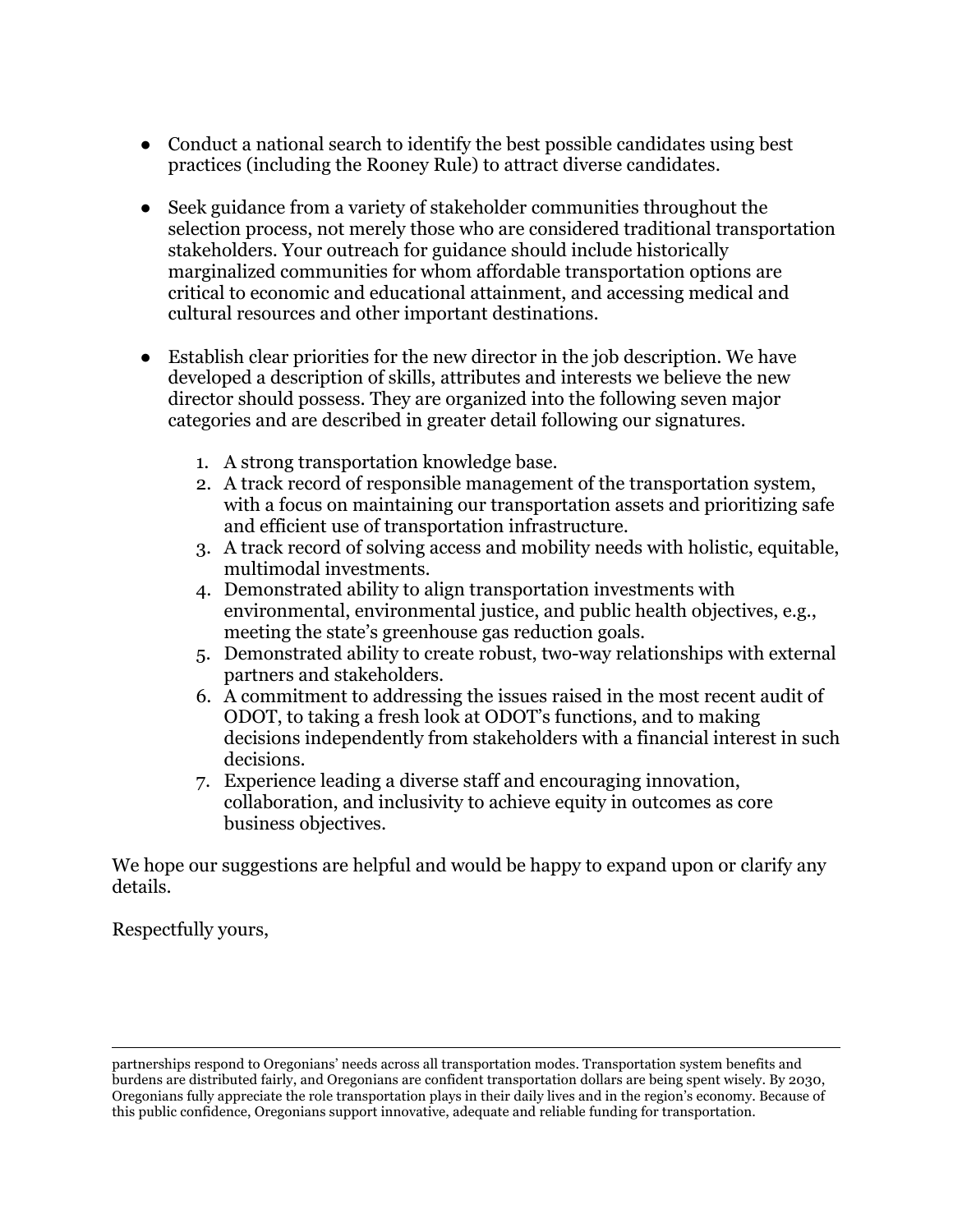*Mary Kyle McCurdy* Deputy Director 1000 Friends of Oregon

*Jon Nuxoll* Board President Association of Oregon Rail & Transit Advocates (AORTA)

*Rob Zako* Executive Director Better Eugene-Springfield Transportation

*Lisa Arkin* Executive Director Beyond Toxics

*Meredith Connolly* State Director Climate Solutions

*Jeff Monson* Executive Director Commute Options

*Huy Ong* Executive Director OPAL Environmental Justice *Lenny Dee* Executive Director Onward Oregon

*Chris Hagerbaumer* Deputy Director Oregon Environmental Council

*Jessica Nischik-Long* Executive Director Oregon Public Health Association

*Kari Schlosshauer* Senior Policy Manager Safe Routes to School National Partnership

*Neil Baunsgard* Efficiency and EV Program Manager The Environmental Center

*Jillian Detweiler* Executive Director The Street Trust

*Marne Duke* Board President Transportation Options Group of Oregon

See next page for a description of skills, attributes and interests we believe the new director should possess.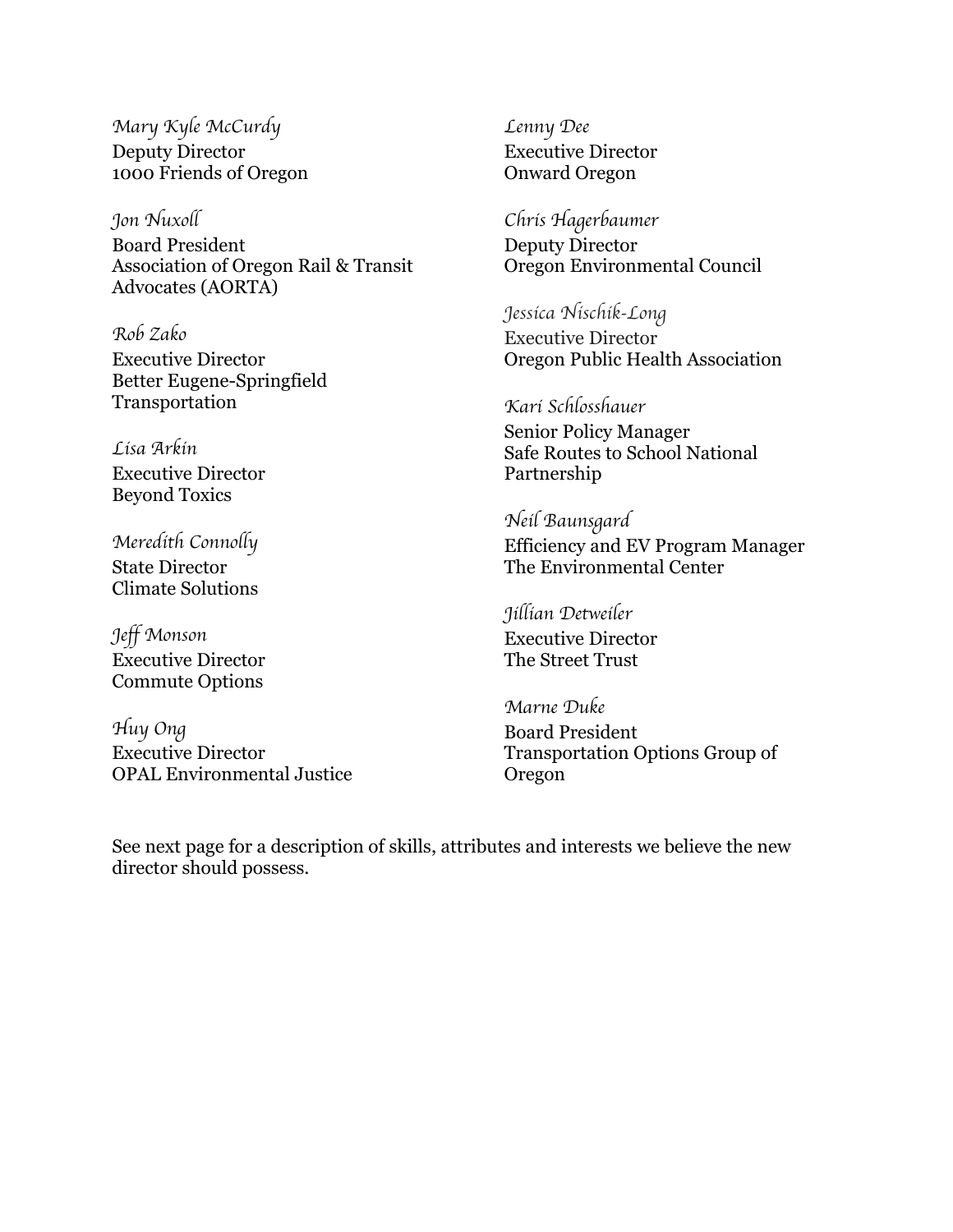The signatories of this letter ask that the Oregon Transportation Commission consider whether the candidates for ODOT Director demonstrate the following skills, attributes and interests.

- 1. **A strong transportation knowledge base.** The new director must be fluent not only with all of the ways to move people and goods, but also understand how transportation investments intersect with other goals, such as managing urban growth so that farms and forests are preserved, reducing climate pollution and air pollution from transportation, helping elderly Oregonians age in place, and otherwise providing everyone with equitable access to the places they need and want to go. The new director must be able to apply enduring values to new and emerging transportation technologies and business models and be proactive in managing them to the benefit of Oregonians.
- 2. **A track record of commitment to responsible management of our transportation system**, with a focus on maintaining and preserving our current transportation assets while prioritizing and meeting efficient use of transportation infrastructure. This includes, but is not limited to:
	- o Agreement with the Oregon Highway Plan investment hierarchy which prioritizes maintaining highway performance and improving safety by improving system efficiency and management before adding capacity.
	- o An understanding that induced demand rapidly cancels out the near-term benefits of new highway infrastructure, and willingness to utilize transportation demand management tools, such as congestion pricing, to avoid astronomically expensive freeway expansion.
	- o Willingness to communicate to regions, cities and counties that Oregon can't afford—financially, environmentally or equitably—to add lane capacity the way the state has in the past.
	- o Embracing tools to analyze outcomes at all stages of the process: planning, project development, design, construction, operation, and maintenance. Using modern data and analytics so the DOT can tell if it is investing wisely to most effectively improve lives of Oregonians. The candidate should be familiar with advancements in this state of practice at innovative agencies such as WSDOT, HIDOT, VDOT, TDOT, Association of Bay Area Governments, and with "Oregon Mosaic: Value and Cost Informed Planning"—the transportation planning model that was developed by ODOT, but remains underutilized.
- 3. **A track record of solving access and mobility needs with holistic, equitable, multimodal investments.** This includes experience:
	- o Expanding safety and connectivity for walking, biking and transit, prioritizing these healthy active transportation modes as solutions to our transportation challenges.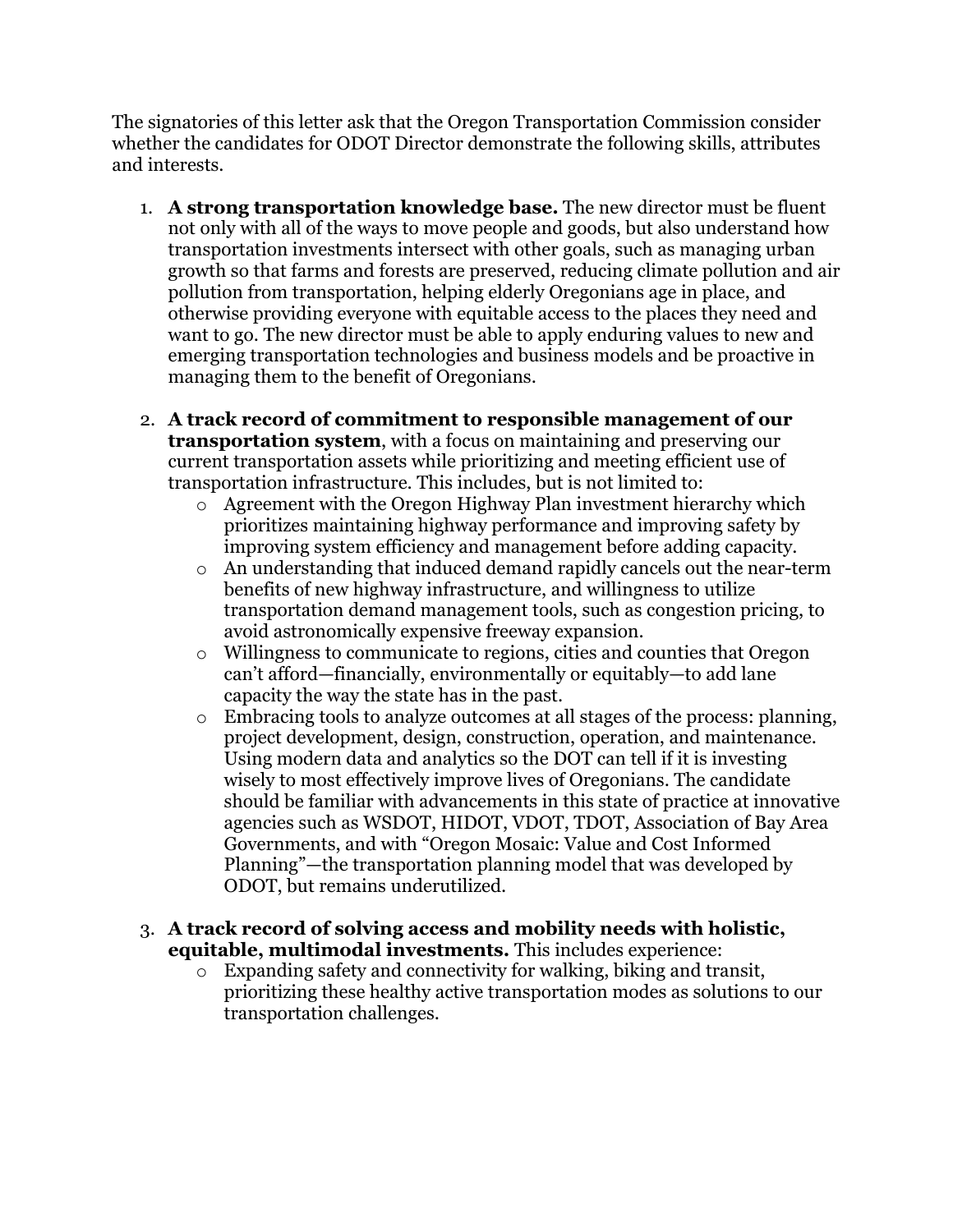- o Pursuing solutions that consider the negative and positive impacts of transportation investment on environmental justice communities,<sup>2</sup> which include people of color and low-income households.
- o Making the transportation system accessible to those with disabilities.
- 4. **Demonstrated ability to align transportation investments with environmental, environmental justice3, and public health objectives, e.g., meeting the state's greenhouse gas reduction goals.** This includes:
	- o Accelerating the strategies outlined in the Statewide Transportation Strategy, working closely with sister agencies to do so. The transportation sector represents nearly 40% of Oregon's greenhouse gas emissions, and, as ODOT staff reported in April of 2018, under the current trajectory, transportation emissions will be reduced by only 20% by 2080, far short of the needed 80%. Oregon will be successful only if multiple strategies are applied, including clean vehicles and fuels; reducing vehicle miles traveled; integrating transportation and land use planning; and helping people and goods move more efficiently.
	- o Ability to embrace and communicate to every ODOT employee the department's commitment to sustainability, reducing greenhouse gas (GHG) emissions, doing context-sensitive design, implementing environmental performance standards, and working to reduce the use of herbicides along right-of-ways.
- 5. **Demonstrated ability to create robust, two-way relationships with external partners and stakeholders.** This includes:
	- o Building strong relationships with agencies whose missions overlap with ODOT's mission, i.e., Department of Land Conservation and Development, Department of Environmental Quality, Oregon Health Authority, Business Oregon, and the new agency (likely to be called Oregon Climate Authority) that will replace the Oregon Department of Energy.
	- o Close collaboration with local agencies, which generally have a closer relationship with local residents. ODOT should find ways to address local priorities where projects impact local communities.
	- o An interest in involving new stakeholders in department decision-making, and ensuring that the makeup of the Area Commissions on Transportation (ACTs) is truly representative of the communities the ACTs represent.
	- o Recognition that ODOT's responsibility is primarily not to its own assets, but to the communities that those assets serve or impact.

j

<sup>&</sup>lt;sup>2</sup> "Environmental Justice Communities" means communities of color, communities experiencing lower incomes, tribal communities, and other communities traditionally underrepresented in public processes including but not limited to seniors, youth and persons with disabilities.

<sup>&</sup>lt;sup>3</sup> As defined by the Oregon Environmental Justice Task Force, "Environmental Justice" means equal protection from environmental and health hazards, and meaningful public regardless of race, color, income and other from participation in decisions that affect the environment in which people live, work, learn, practice spirituality, and play.